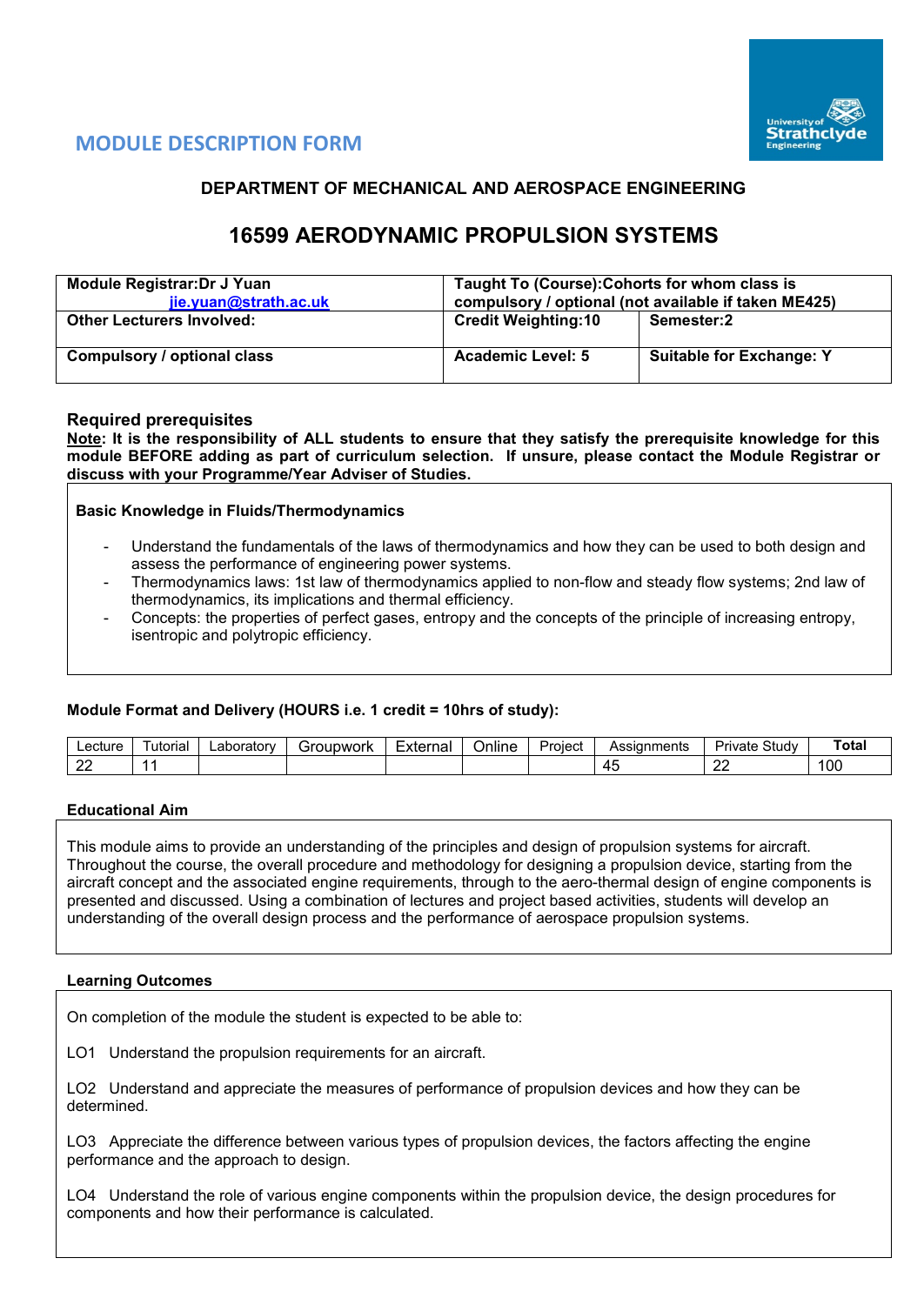# **Syllabus**

The module will teach the following:

# **Introduction –**

- the various types of propulsion systems.
- historical development of gas turbine power units for jet propulsion.

#### **The general thrust equation Propulsion performance characteristics Aerothermodynamics of**

- intakes.
- combustors and
- nozzles –
- compressible flow governing equations,
- nozzle flows,
- subsonic and supersonic intakes,
- combustion chamber and afterburner design.

## **Analysis of jet propulsion power units –**

- the ram jet,
- pure turbojet,
- by-pass turbojets,
- turbofan engines and
- prop fan engines.

## **Design of axial flow compressors and turbines, free vortex designs Off-design Performance**

# **Assessment of Learning Outcomes**

## **Criteria**

For each of the Module Learning Outcomes the following criteria will be used to make judgements on student learning:

LO1 Understand the propulsion requirements for an aircraft.

- C1 The ability to calculate the required thrust for a propulsive device from the aircraft specification.
- C2 The ability to calculate the basic engine criteria necessary to deliver the required performance of an aircraft.

C3 Demonstrate understanding of principles by calculation of an appropriate engine configuration and performance for an aircraft specification.

LO2 Understand and appreciate the measures of performance of propulsion devices and how they can be determined.

- C1 The ability to calculate performance criteria for an engine (thrust; fuel usage; efficiency).
- C2 Demonstrate understanding by calculating appropriate performance criteria for a given engine

C3 Demonstrate understanding by selecting appropriate engine configuration and performance required to deliver the required aircraft performance.

LO3 Appreciate the difference between various types of propulsion devices, the factors affecting the engine performance and the approach to design.

C1 The ability to understand how various engine performance measures (thrust; fuel usage; efficiency) affect the suitability of a particular device for certain flight regimes.

C2 The ability to determine and calculate the overall engine performance.

C3 The ability to understand and be able to discuss how configuration of various components (e.g. compressor pressure ratio; turbine entry conditions) influence overall engine performance.

LO4 Understand the role of various engine components within the propulsion device, the design procedures for components and how their performance is calculated.

C1 The ability to understand how the engine components influence the overall engine performance.

C2 Student should have an understanding of the design methodology for particular components and how their performance can be measured.

C3 Demonstration of understanding of component design through appropriate selection of design parameters to deliver necessary component performance.

The standards set for each criterion per Module Learning Outcome to achieve a pass grade are indicated on the assessment sheet for all assessment.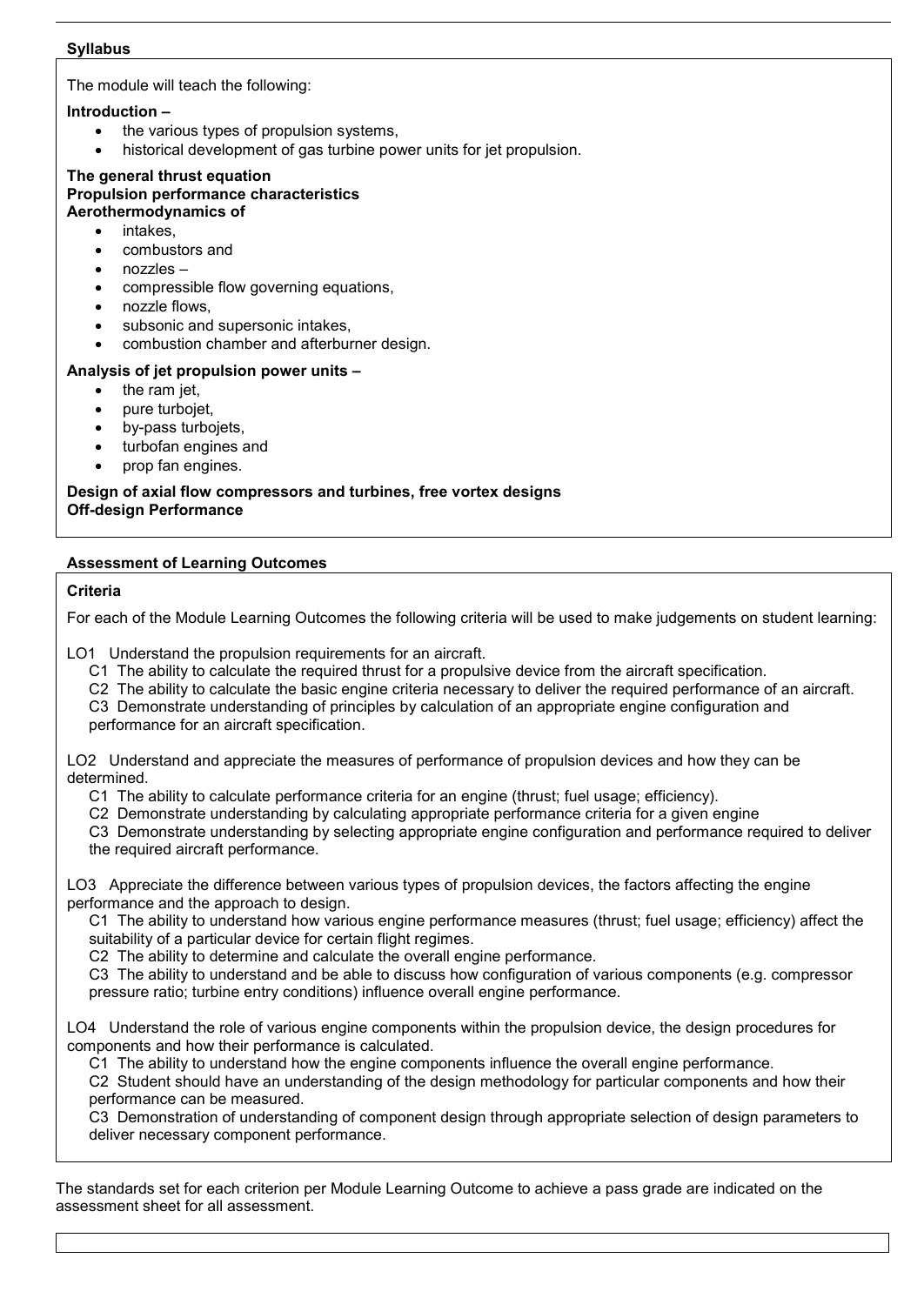#### **Principles of Assessment and Feedback**

*(within Assessment and Feedback Policy a[t:https://www.strath.ac.uk/professionalservices/staff/policies/academic/\)](https://www.strath.ac.uk/professionalservices/staff/policies/academic/)*

### **Deliver high quality feedback information that helps learners self-correct.**

Regular feedback and discussion will be available in tutorial sessions.(note:- to receive this feedback students should participate in these tutorials but attendance is not mandatory) Feedback from courseworks will enable students to reflect on their understanding of the subject material prior to the final examination. Individual feedback will be available by appointment with the course lecturers.

#### **Ensure that summative assessment has a positive impact on learning.**

Coursework will be assessed and detailed feedback on performance given by discussion during group (lecture/tutorial) sessions. Individual feedback on/ discussion of coursework submissions will be available by arrangement with the course lecturers. Full solutions will be provided to the final exam, post assessment, along with reasons for techniques used, and to highlight common errors in the solutions. Formal, summative feedback will be provided by the return of examination marks to students after assessment (note:-exam scripts will not be returned to students and no collective discussion of exam performance will be facilitated). Individual feedback on the exam may be arranged if appropriate.

#### **Encourage interaction and dialogue around learning (peer and teacher-student)**

Discussion of the course material between teacher-student and also amongst peers will be encouraged in tutorial sessions. Students will also be encouraged to discuss courseworks with their peers to improve learning. Students are encouraged to collaborate in the calculations and models provided in the tutorial and coursework exercises and demonstration calculations provided during the course. However, it is emphasised that the analysis reports they submit must be entirely their own work – i.e. background research plus results they have personally generated and interpreted.

#### **Assessment Method(s) Including Percentage Breakdown and Duration of Exams** *(individual weightings)*

| Month(s)<br>Weiahtina<br>Weiahtina<br>Weiahtina<br>Duration<br>Number<br>Number<br>Number<br>Number | <b>Examination</b> |  |     | Coursework      | <b>Practical</b> | <b>Project</b> |           |  |
|-----------------------------------------------------------------------------------------------------|--------------------|--|-----|-----------------|------------------|----------------|-----------|--|
|                                                                                                     |                    |  |     |                 |                  |                | Weiahtina |  |
| -                                                                                                   | Apr/May<br>. hours |  | 60% | $2 \times 20\%$ |                  |                |           |  |
| * All<br>All                                                                                        |                    |  |     |                 |                  |                |           |  |

*\* L/Os:Indicate which Learning Outcomes (L01, L02, etc) are to be assessed by exam/coursework/practical/project as required.*

#### **Coursework / Submissions deadlines (***academic weeks***):**

Coursework 1 – submission week 6 Coursework 2 – submission week 10

# **Resit Assessment Procedures:**

2hr examination in August diet.

#### **PLEASE NOTE:**

**Students must gain a summative mark of 50% to pass the module. Students who fail the module at the first attempt will be re-assessed during the August diet. This re-assessment will consist entirely of an exam. No marks from any previous attempts will be transferred to anew resit attempt.**

#### **Recommended Reading**

**\*\*\*Purchase recommended \*\*Highly recommended reading\*For reference (do NOT purchase)**

"Jet Propulsion" 3rd Edition, Cumpsty and Heyes, Cambridge University Press.

#### **Additional Student Feedback**

*(Please specify details of when additional feedback will be provided)*

| $\sim$<br>⊃ate | <b>Ime</b> | .oom<br>.No                                |
|----------------|------------|--------------------------------------------|
|                |            | webpages for details<br>Check<br>timetable |

Session: 2021/22

#### **Approved:**

**Course Director Signature: E Henderson**

**Date of Last Modifications: 08/09/2021**